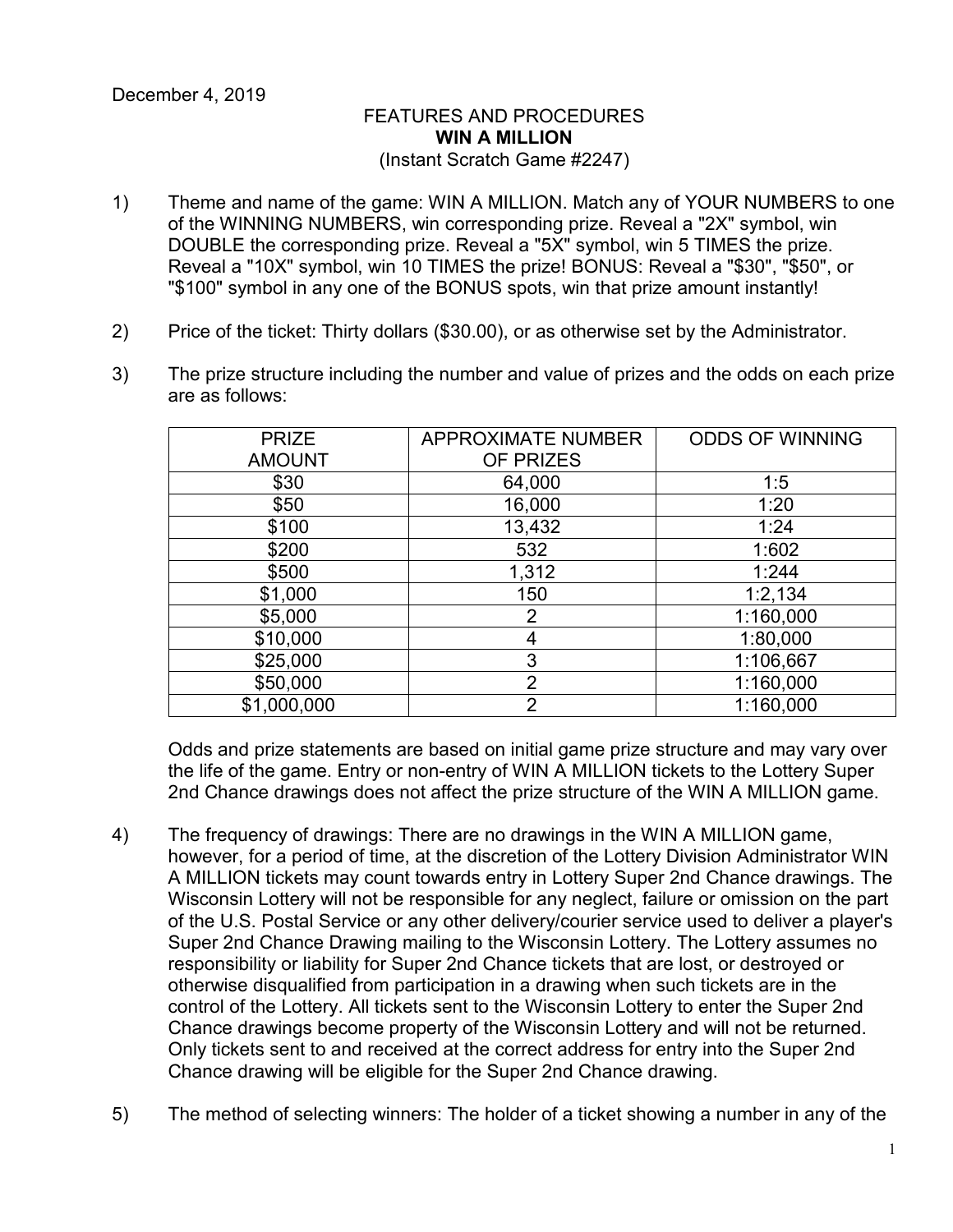twenty-five (25) uncovered YOUR NUMBERS play spots that matches one (1) of the six (6) numbers in the uncovered WINNING NUMBERS play area shall win the corresponding prize amount shown for that same matching YOUR NUMBERS play spot. The holder of a ticket showing a "2X" play symbol in any of the twenty-five (25) uncovered YOUR NUMBERS play spots shall win two (2) times the corresponding prize amount automatically regardless of the numbers in the WINNING NUMBERS play area. The holder of a ticket showing a "5X" play symbol in any of the twenty-five (25) uncovered YOUR NUMBERS play spots shall win five (5) times the corresponding prize amount automatically regardless of the numbers in the WINNING NUMBERS play area. The holder of a ticket showing a "10X" play symbol in any of the twenty-five (25) uncovered YOUR NUMBERS play spots shall win ten (10) times the corresponding prize amount automatically regardless of the numbers in the WINNING NUMBERS play area.

The holder of a ticket showing a "\$30" play symbol in any of the three (3) uncovered BONUS play spots shall win thirty dollars (\$30) for each "\$30" symbol in an uncovered BONUS play spot. The holder of a ticket showing a "\$50" play symbol in any of the three (3) uncovered BONUS play spots shall win fifty dollars (\$50) for each "\$50" symbol in an uncovered BONUS play spot. The holder of a ticket showing a "\$100" play symbol in any of the three (3) uncovered BONUS play spots shall win one hundred dollars (\$100) for each "\$100" symbol in an uncovered BONUS play spot.

- 6) The method of making payment to winners:
	- A. Submission of the original ticket (not a copy), as provided below, shall be the sole method of claiming a prize.
	- B. Payment of prizes under six hundred dollars (\$600) may be made by presenting the ticket for validation and payment to any Wisconsin Lottery retailer by the claim deadline under 6(G).
	- C. The original winning ticket must be signed by a single human being. For-profit and non-profit entities, trusts, and other non-human beings are not eligible to play or claim a prize in this game. Payment of any prize totaling five hundred thousand, nine hundred ninety-nine dollars (\$500,999) or less may be made by either 1) signing the back of the original winning ticket, completing a Lottery claim form and presenting it in person to any Lottery office for validation and payment by the claim deadline under section 6(G), or 2) by signing the back of the original winning ticket, completing a Lottery claim form and mailing it for validation and payment to Lottery Headquarters in Madison. If claiming a prize by mail, the original winning ticket and Lottery claim form must be mailed to Lottery Headquarters in Madison in a properly addressed envelope with the postage duly prepaid by the claim deadline under section 6(G). Payment of any prize totaling five hundred and one thousand dollars (\$501,000) or more must be made by signing the back of the original winning ticket, completing a Lottery claim form and presenting it in person to the Lottery Headquarters in Madison for validation and payment by the claim deadline under section 6(G). Personal appearance may be waived at the Lottery Division Administrator's sole discretion.